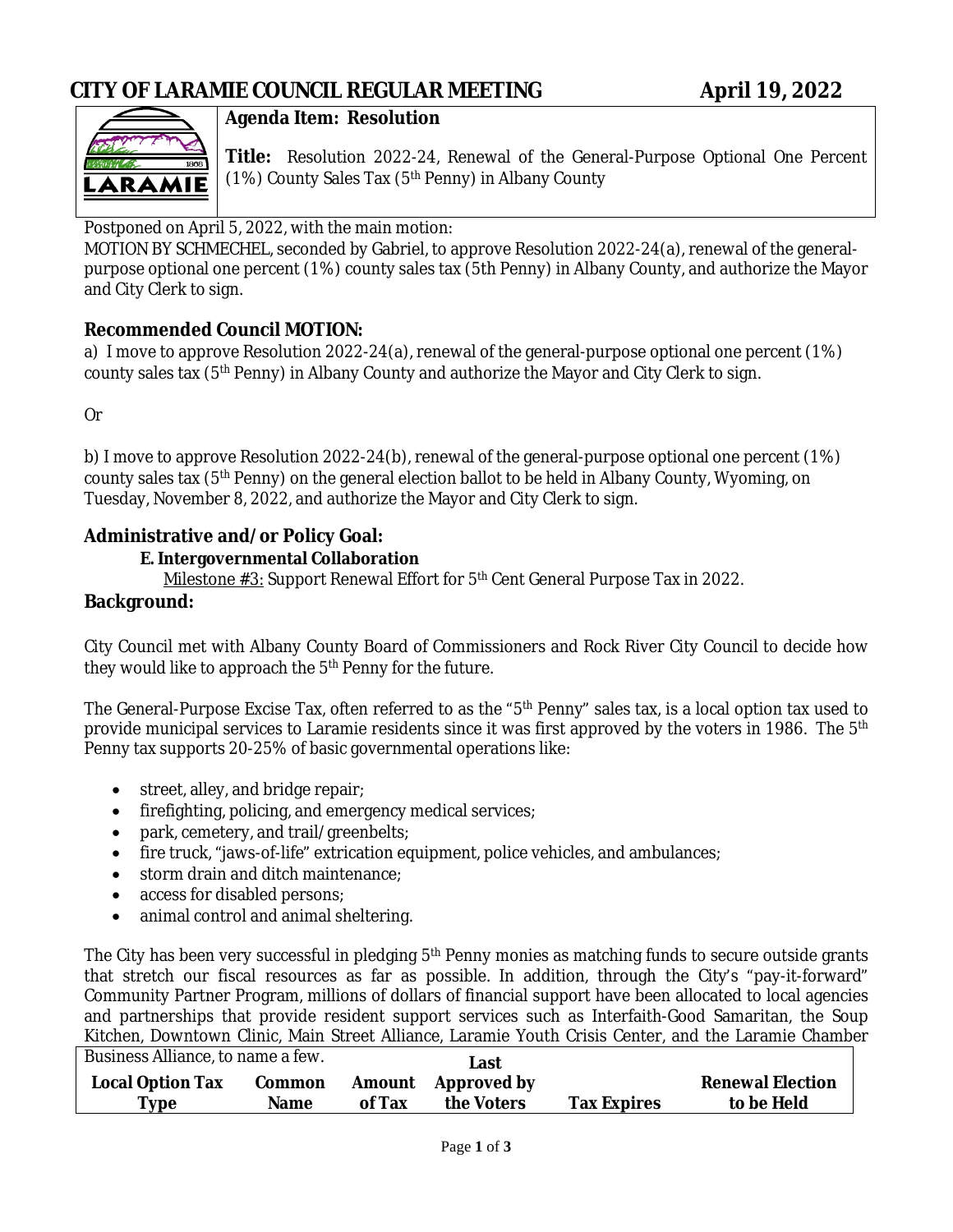| <b>General Purpose</b> |          |      |            |               |
|------------------------|----------|------|------------|---------------|
| Excise                 | 5th Cent | 2018 | 12/31/2022 | November 2022 |

Since 2014, 5<sup>th</sup> Penny sales tax monies have become increasingly necessary to pay for basic and essential municipal services due to the significant decline in appropriations from the State of Wyoming. Since 2014, the State Legislature has voted repeatedly to reduce direct distribution funding to Laramie by approximately \$1.6 million per year and to eliminate the capital consensus program which provided an average of \$500,000 per year for public safety services and street and storm water improvements. The 2020 census had low population counts for the City of Laramie which directly effects the amount of direct distribution in FY 2023. The legislature this year added extra monies for hardship communities for FY23 & FY24, but the city will still receive less funding than from the prior year. After several years of slower gains, the city is experiencing higher online sales tax collections. In 2021, there was a one-time large increase in sales tax due to an energy project. This gain allowed for additional one-time fund balance of approximately \$2.0 to \$2.5 million  $(4^{\text{th}}, 5^{\text{th}}, 6^{\text{th}}$  pennies) to offset inflationary and project costs attributable to COVID-19 project and employment shortages. If you compare data through 2020 the normal gain in local and share tax revenues is 4.91 percent, regrettably regional inflation due to COVID 19 impact has more than offset this small growth.

|                                                                                                                                                                     | FY2016   | FY2017   | FY2018   | FY2019   | FY2020   | FY2021   | % Change<br>FY16 to<br>FY21 | % Change<br>FY16 to<br><b>FY20</b> |
|---------------------------------------------------------------------------------------------------------------------------------------------------------------------|----------|----------|----------|----------|----------|----------|-----------------------------|------------------------------------|
| <b>LOCAL TAXES</b>                                                                                                                                                  |          |          |          |          |          |          |                             |                                    |
| *County Sales & Use Tax, 5 <sup>th</sup> Cent                                                                                                                       | \$4.540  | \$4.566  | \$4.823  | \$4.952  | \$5207   | \$6,562  | 44.54%                      | 14.69%                             |
| *County Sales & Use Tax, $\boldsymbol{6}^{\mathrm{th}}$ Cent                                                                                                        | \$3.530  | \$3.549  | \$3.750  | \$3.789  | \$3.935  | \$4,955  | 40.37%                      | 11.47%                             |
| <b>Municipal Franchise Fees</b>                                                                                                                                     | \$1,699  | \$1.714  | \$1.738  | \$1.741  | \$1.746  | \$1.738  | .02%                        | .02%                               |
| Municipal Property Tax (8 Mill)                                                                                                                                     | \$1.828  | \$1.875  | \$1.906  | \$1.987  | \$2,101  | \$2,213  | 21.06%                      | 14.93%                             |
| <b>Total All Local Option Taxes</b><br>*Note: 2021 had one-time sales<br>Tax making collections historical high<br>(Review estimate through 2020)                   | \$11.597 | \$11.704 | \$12,217 | \$12,469 | \$12,989 | \$15,468 | 33.38%                      | 12.0%                              |
| <b>STATE-SHARED TAXES</b>                                                                                                                                           |          |          |          |          |          |          |                             |                                    |
| Suppl. Funding/Direct Distribution                                                                                                                                  | \$5.261  | \$4.777  | \$4,269  | \$3.997  | \$4.103  | \$4.153  | $-21.06%$                   | $-22.01%$                          |
| *State Sales & Use Tax, 1st-4th Cents                                                                                                                               | \$5,299  | \$5.359  | \$5.623  | \$5.738  | \$6.056  | \$7.750  | 46.25%                      | 14.29%                             |
| Gasoline Tax*                                                                                                                                                       | \$0.764  | \$0.802  | \$0.761  | \$0.752  | \$0.774  | \$0.725  | $-5.0\%$                    | 2.0%                               |
| Special Fuels Tax*                                                                                                                                                  | \$0.294  | \$0.309  | \$0.304  | \$0.319  | \$0.336  | \$0.306  | 4.08%                       | 14.29%                             |
| Cigarette Tax                                                                                                                                                       | \$0.101  | \$0.095  | \$0.088  | \$0.088  | \$0.085  | \$0.087  | $-13.86%$                   | $-15.84%$                          |
| <b>Auto Tax</b>                                                                                                                                                     | \$0.478  | \$0.483  | \$0.519  | \$0.546  | \$0.575  | \$0.601  | 25.73%                      | 20.29%                             |
| Mineral Royalty Tax                                                                                                                                                 | \$0.714  | \$0.721  | \$0.724  | \$0.744  | \$0.756  | \$0.762  | 6.72%                       | 5.88%                              |
| Severance Tax                                                                                                                                                       | \$1.145  | \$1.144  | \$1.144  | \$1.143  | \$1.143  | \$1.139  | $-0.05%$                    | $-0.05%$                           |
| Pari-Mutual/Wyoming Lottery                                                                                                                                         | \$0.093  | \$0.138  | \$0.286  | \$0.288  | \$0.192  | \$0.230  | 147.31%                     | 106.45%                            |
| <b>Total All State-Shared Taxes</b>                                                                                                                                 | \$14,149 | \$13.828 | \$13,718 | \$13,615 | \$14,020 | \$15,753 | 11.34%                      | 0.91%                              |
| *Not useable for municipal service; Legislative mandate restricts use of funds for street and alley programs.<br>Net Change FY14-19: All State-Shared + Local Taxes |          |          |          |          |          |          | $+21.27%$                   | $+4.91%$                           |